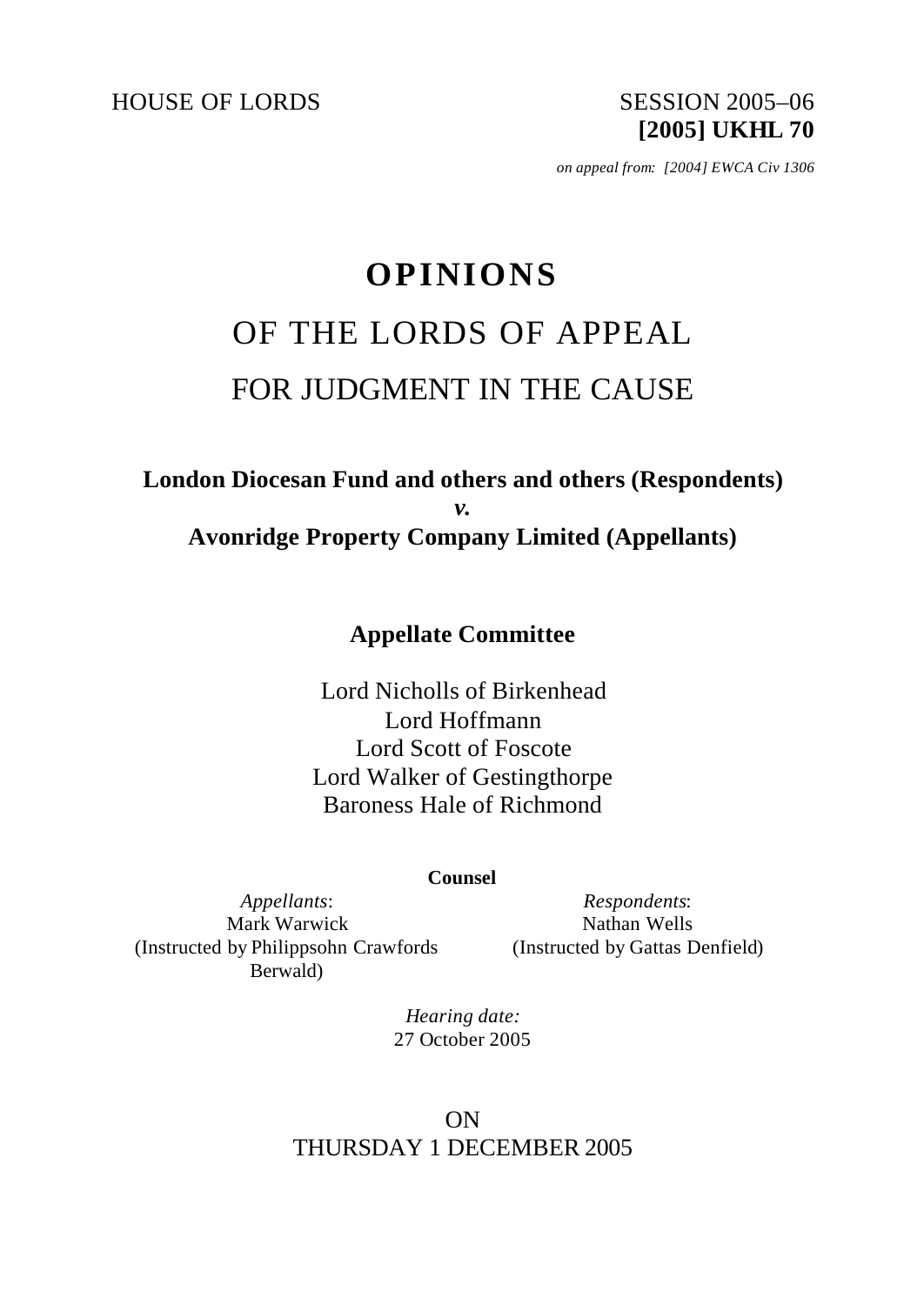#### **HOUSE OF LORDS**

#### **OPINIONS OF THE LORDS OF APPEAL FOR JUDGMENT IN THE CAUSE**

#### **London Diocesan Fund and others and others (Respondents)** *v.* **Avonridge Property Company Limited (Appellants)**

#### **[2005] UKHL 70**

#### **LORD NICHOLLS OF BIRKENHEAD**

1. This appeal raises a question on the effect of the Landlord and Tenant (Covenants) Act 1995. A sublease invariably contains a covenant by the lessor to pay the rent due under the head lease. Before the enactment of the 1995 Act a lessor could, by the use of appropriate wording, limit his liability under such a covenant in whatever way he and the subtenant might agree. In particular, the lessor's liability could be restricted to the period while the reversion to the sublease remained vested in him. This was legally possible, if seldom met in practice. When the lessor's liability was confined in this way, and the lessor assigned the reversion, his successor would be liable under this covenant by virtue of privity of estate but the lessor's own liability by virtue of privity of contract would be at an end. The issue on this appeal is whether the 1995 Act precludes a lessor from now limiting his liability in this way. The Court of Appeal held it does: [2005] 1 WLR 236.

2. The context is as follows. In February 2002 Avonridge Property Co Ltd acquired by assignment a lease of seven small shop units at Wealdstone, Middlesex. The lease was for a term of 99 years expiring in 2067, at an annual rent of £16,700 subject to review. Avonridge granted subleases of six of these shops for substantially the same term as its own lease, or head lease as the lease then became. The rent payable under each sublease was a peppercorn. The sublessees paid Avonridge substantial premiums for their subleases, of the order of £75,000 for each sublease.

3. Each sublease contained, in clause 6, a landlord's covenant for quiet enjoyment and for payment of the rent reserved by the head lease. The words of covenant read as follows (commas have been added to assist reading):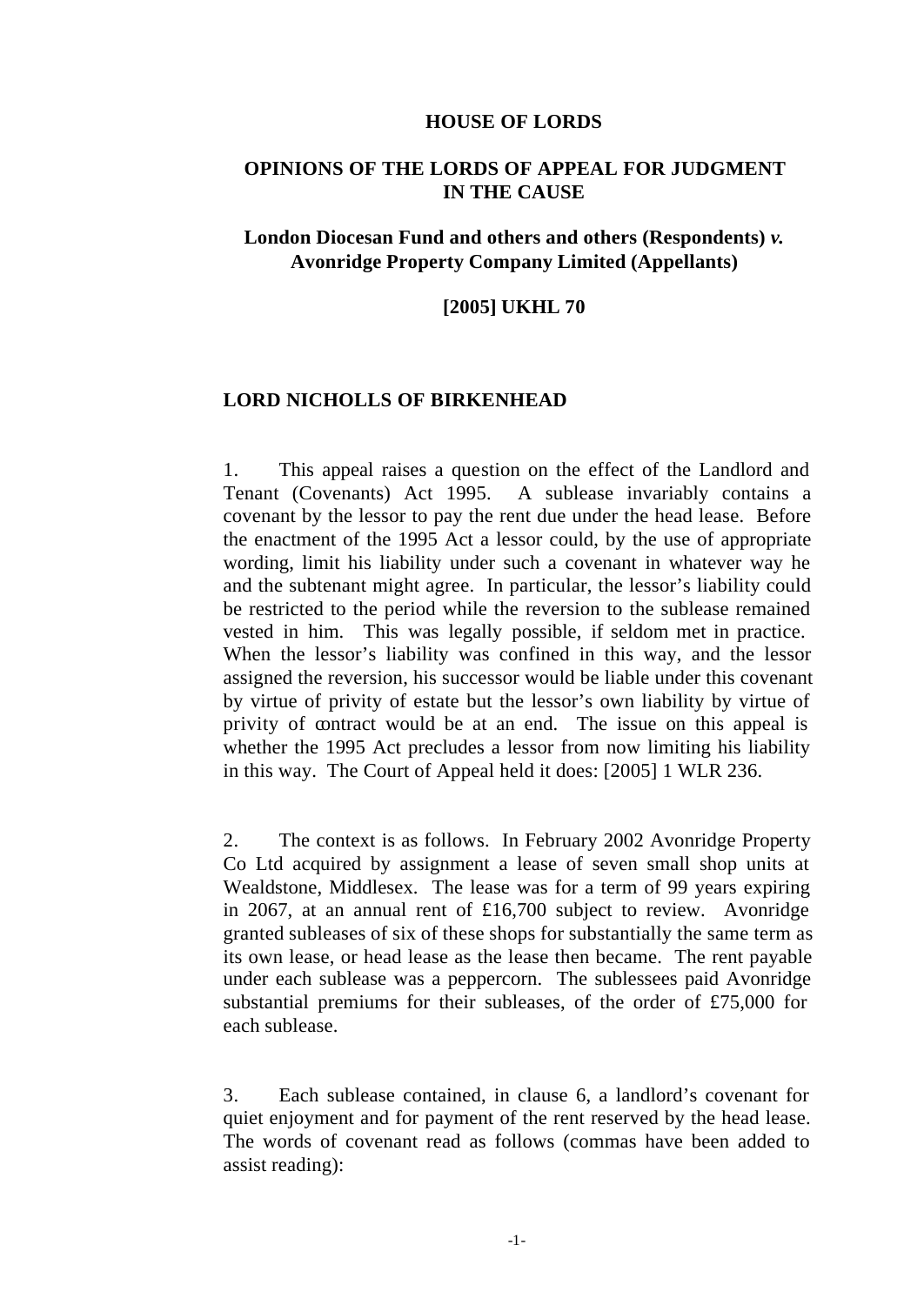'The Landlord covenants with the Te nant as follows (but not, in the case of Avonridge Property Company Limited only, so as to be liable after the Landlord has disposed of its interest in the Property) ….'

4. On 2 April 2002 Avonridge assigned the head lease to a Mr Dhirajlal Phithwa. Mr Phithwa was, to use the old legal phrase, a man of straw. He disappeared, leaving unpaid the rent due under the head lease. The head lessor, the London Diocesan Fund and the Parochial Church Council of Holy Trinity, Wealdstone, commenced forfeiture proceedings. The subtenants were granted relief, on unexceptional terms: they had to pay the rent arrears under the head lease with interest and costs, and take new leases of their individual units. The new leases were for the same term as their former subleases and at a rent equal to an apportioned part of the rental payable under the forfeited head lease. This meant that for the future, under the new leases, the former subtenants had to pay an annual rent of  $£2,376$  or, in one instance,  $£2,441$ . This is to be contrasted with the nominal rent payable under the subleases they had bought from Avonridge.

5. The subtenants brought proceedings against Avonridge, claiming damages for breach of the landlord's covenant in clause 6 of their leases. Judge Copley sitting in Willesden County Court gave judgment for the subtenants, for damages to be assessed. He held that the 1995 Act rendered void the words in clause 6 limiting Avonridge's liability to the time it was the landlord. The Court of Appeal, comprising Pill, Jonathan Parker and Hooper LJJ, dismissed Avonridge's appeal. Avonridge has now appealed to your Lordships' House.

#### *A trap for the unwary?*

6. It must be said at once that Avonridge's case is not overburdened with merit. Indeed, on their face the transactions have the appearance of a scam. The sublessees' security, and the value of their subleases, depended on the strength of the sublessor's covenant to pay the head lease rental. But Avonridge could end its liability to pay this rent at any time. There was, it seems, no restriction on assignment of the head lease. If Avonridge assigned the head lease its liability as tenant of that lease would end automatically, by virtue of section 5 of the 1995 Act. Its liability as landlord under the subleases would also end automatically, by virtue of the limited terms of the landlord's covenant in clause 6 of the subleases.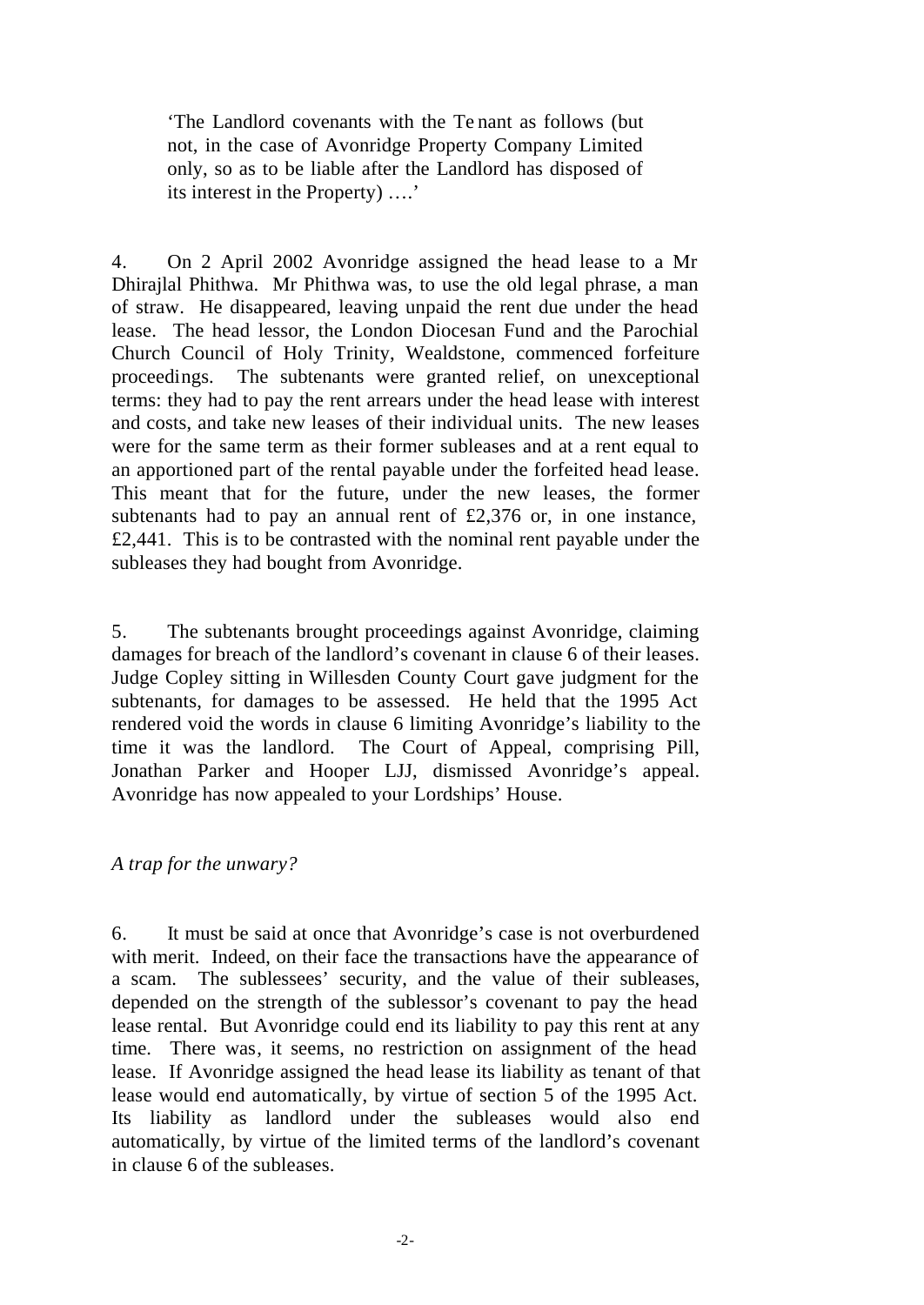7. An assignee of the head lease from Avonridge would of course become liable to the head lessor in respect of the tenant's covenants in the head lease. An assignee would also become liable to the sublessees in respect of the landlord's covenant in clause 6 of the subleases. In each instance this liability would arise by virtue of privity of estate. But no one of financial substance would take an assignment of the head lease and thereby incur liability to pay rent of £16,700 per annum to the head lessor, save on payment of a substantial 'reverse' premium. No one would do so, because the property for which this rent was payable was let on correspondingly long subleases yielding no rental income.

8. Thus the overall position was that Avonridge received premiums from the subtenants totalling altogether £458,500 in exchange for subleases which from their inception were essentially valueless. They were valueless because by its own act of assignment to a worthless assignee Avonridge could at any time put the subleases in jeopardy of forfeiture. Avonridge could do this without incurring any liability either to the head lessor or to the subtenants. From the outset it was in Avonridge's financial interest to take this course as soon as possible. Avonridge lost no time in doing so.

9. How these unfortunate sublessees came to acquire and pay for these subleases is not a matter before your Lordships. Nor is the question whether any of the circumstances surrounding these transactions may afford the sublessees redress, whether against Avonridge or others. Your Lordships' House is concerned only with the rights and obligations of the parties under the terms of the subleases they entered into. But the potential use of the provisions of the 1995 Act in the manner illustrated by the facts of this case is a matter to be taken into account when interpreting the statutory provisions.

#### *The 1995 Act*

10. The 1995 Act gave effect, with amendments, to the recommendations of the Law Commission in its report 'Landlord and Tenant Law – Privity of Contract and Estate': Law Com No 174 (1988). One of the principal mischiefs the Act was intended to remedy was that, as the law stood, the original tenant of a lease remained liable for performance of the tenant's covenants throughout the entire duration of the lease. A tenant might part with his lease and many years later find himself liable for substantial amounts of unpaid rent, perhaps much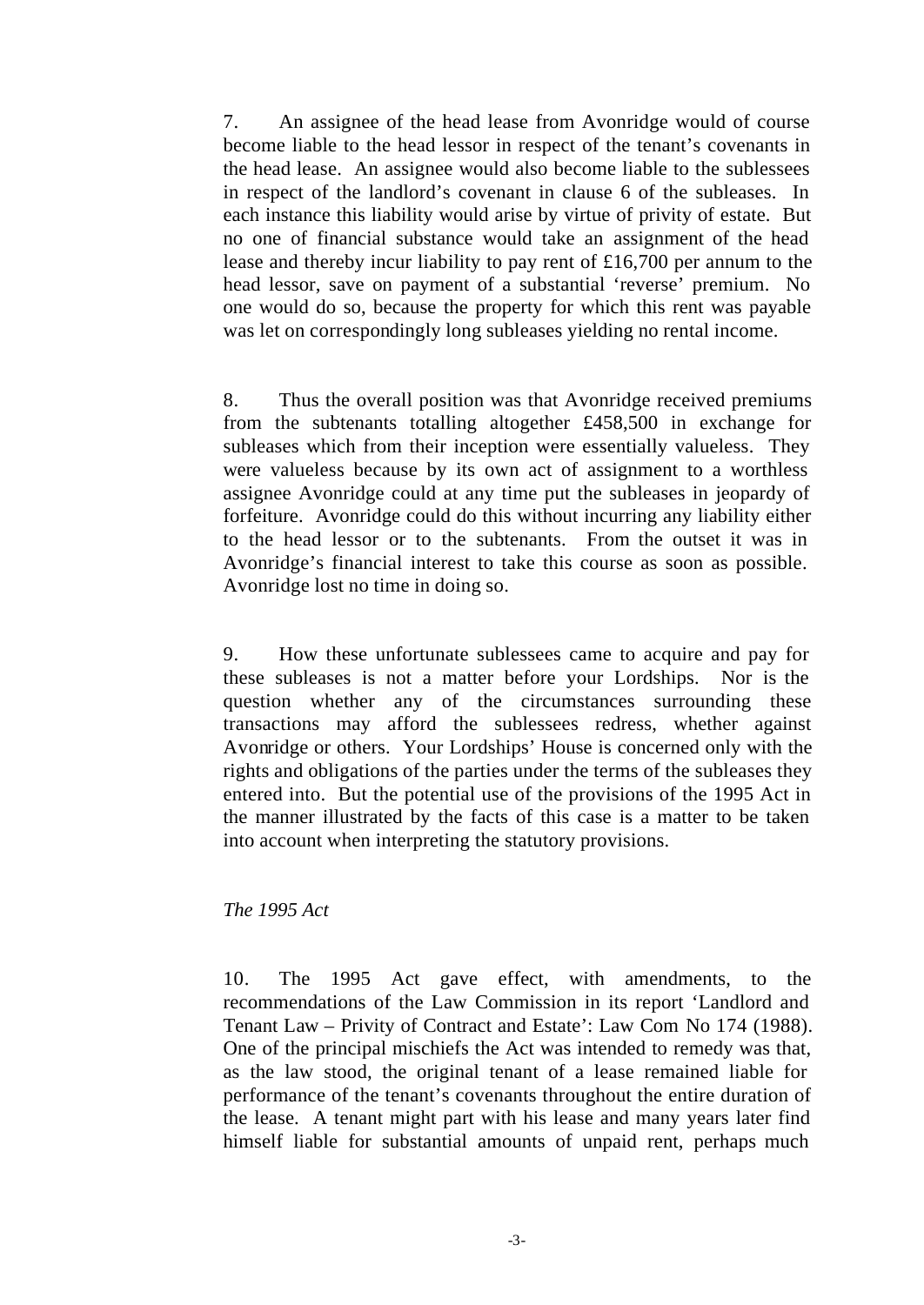increased under rent review provisions, and for the cost of making good extensive dilapidations.

11. This was considered unfair. This potential liability was not widely understood by tenants, and it could lead to hardship. Section 5 of the Act remedied this defect in the law. Section 5 provides that where a tenant assigns the whole of the premises demised to him under a tenancy, he is released from the tenant covenants of the tenancy. A tenant covenant is a covenant falling to be complied with by the tenant of premises demised by the tenancy. Tenancy includes a sub-tenancy: section  $28(1)$ .

12. Section 6 contains a corresponding provision for the benefit of landlords in respect of landlord covenants, but this provision is not so far-reaching in its effect. Unlike the automatic release of tenant covenants brought about by assignment of the whole of the demised premises, assignment of the reversion in the whole of the demised premises does not automatically relieve the landlord from his liability under the landlord covenants. The Law Commission considered the new provision regarding landlord covenants could not mirror precisely the position regarding tenant covenants. Tenants rarely, if ever, have a right to give or withhold consent to dispositions by their landlord. Moreover, there was less need for radical change with landlord covenants because landlords undertake far fewer obligations than tenants, and landlords may not be troubled by the prospect of continuing responsibility: see para 4.16 of its report.

13. So sections 6 to 8 of the Act provide a landlord with a means which may result in his being released from the landlord covenants but will not necessarily do so. If the landlord assigns the whole of the premises of which he is landlord he may apply to be released from the landlord covenants of the tenancy. A landlord covenant is a covenant falling to be complied with by the landlord of the premises demised by a tenancy. An application for release is made by the landlord serving an appropriate notice on the tenant requesting a release of the landlord covenant wholly or in part. Where the landlord makes such an application the covenant is released to the requested extent if the tenant consents, or if he fails to object, or if he does object but the court decides it is reasonable for the covenant to be released: section 8.

14. These statutory provisions might readily be stultified if the parties to a lease could exclude their operation. In particular, the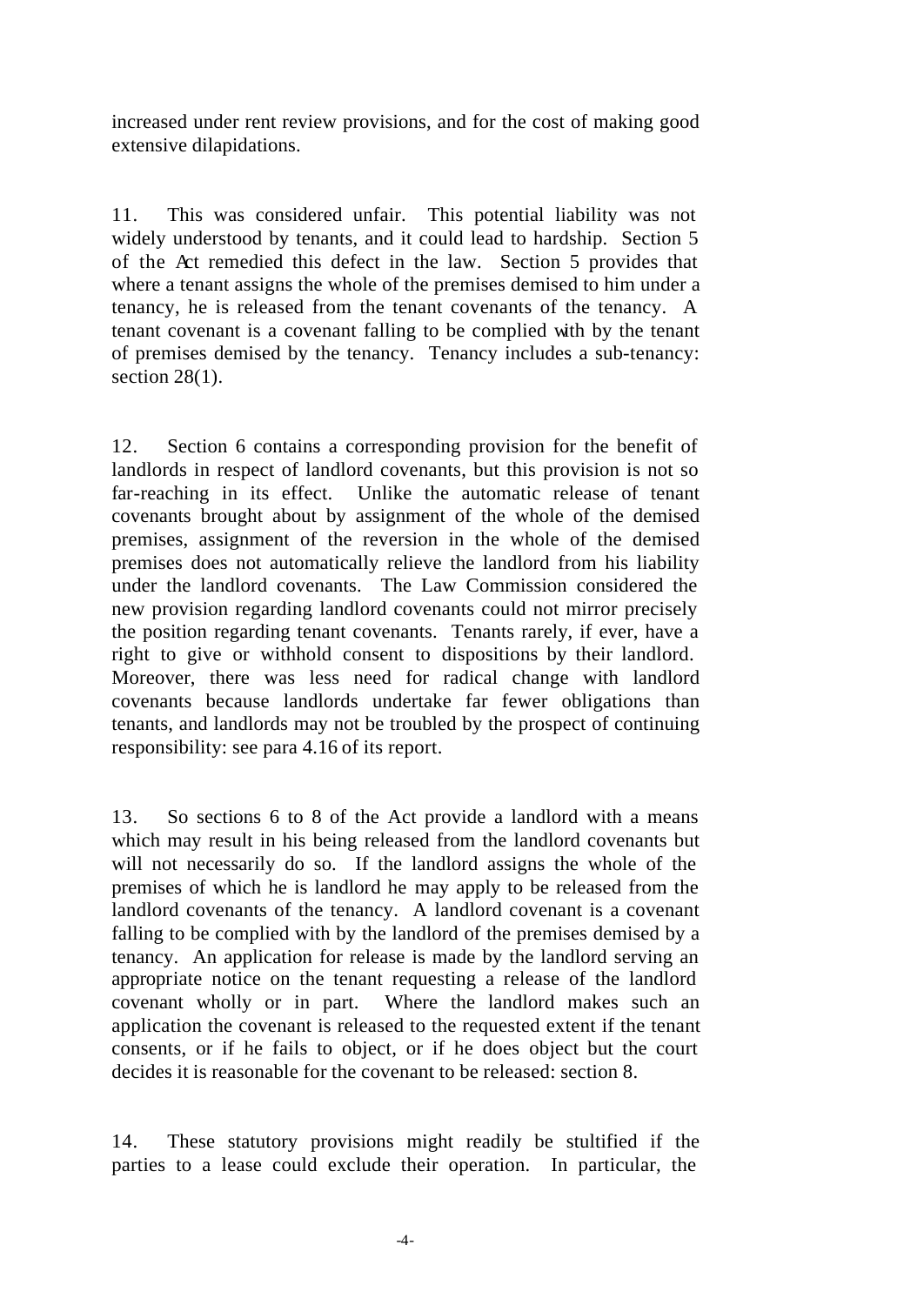provision for automatic release of tenant covenants on assignment of a lease would be a weak instrument if it were open to a landlord to provide that the original tenant's contractual liability should continue for the whole term notwithstanding section 5. So the Act, in section 25, enacts a comprehensive anti-avoidance provision. Subsection (1) relevantly provides:

'Any agreement relating to a tenancy is void to the extent that-

- (a) it would apart from this section have effect to exclude, modify or otherwise frustrate the operation of any provision of this Act, or
- (b) it provides for-
	- (i) the termination or surrender of the tenancy, or
		- (ii) the imposition on the tenant of any penalty, disability, or liability,

in the event of the operation of any provision of this Act ..'

The words in parenthesis in Avonridge's covenant in clause 6 of each sublease are an 'agreement relating to a tenancy' within the meaning of this section: section 25(4). But does this agreement 'frustrate the operation' of any provision of the Act? That is the key question.

15. The subtenants submit it does. The limited release provisions in sections 6 to 8 were intended to be the sole means whereby an original landlord could obtain a release from the landlord covenants when he assigned the reversion. The parenthetical words in clause 6 would frustrate that statutory purpose if they were allowed to have effect according to their tenor.

16. I am unable to agree. Where I part company with this submission is its statement of the statutory purpose. Sections 5 to 8 are relieving provisions. They are intended to benefit tenants, or landlords, as the case may be. That is their purpose. That is how they are meant to operate. These sections introduced a means, which cannot be ousted, whereby in certain circumstances, without the agreement of the other party, a tenant or landlord can be released from a liability he has assumed. The object of the legislation was that on lawful assignment of a tenancy or reversion, and irrespective of the terms of the tenancy, the tenant or the landlord should have an exit route from his future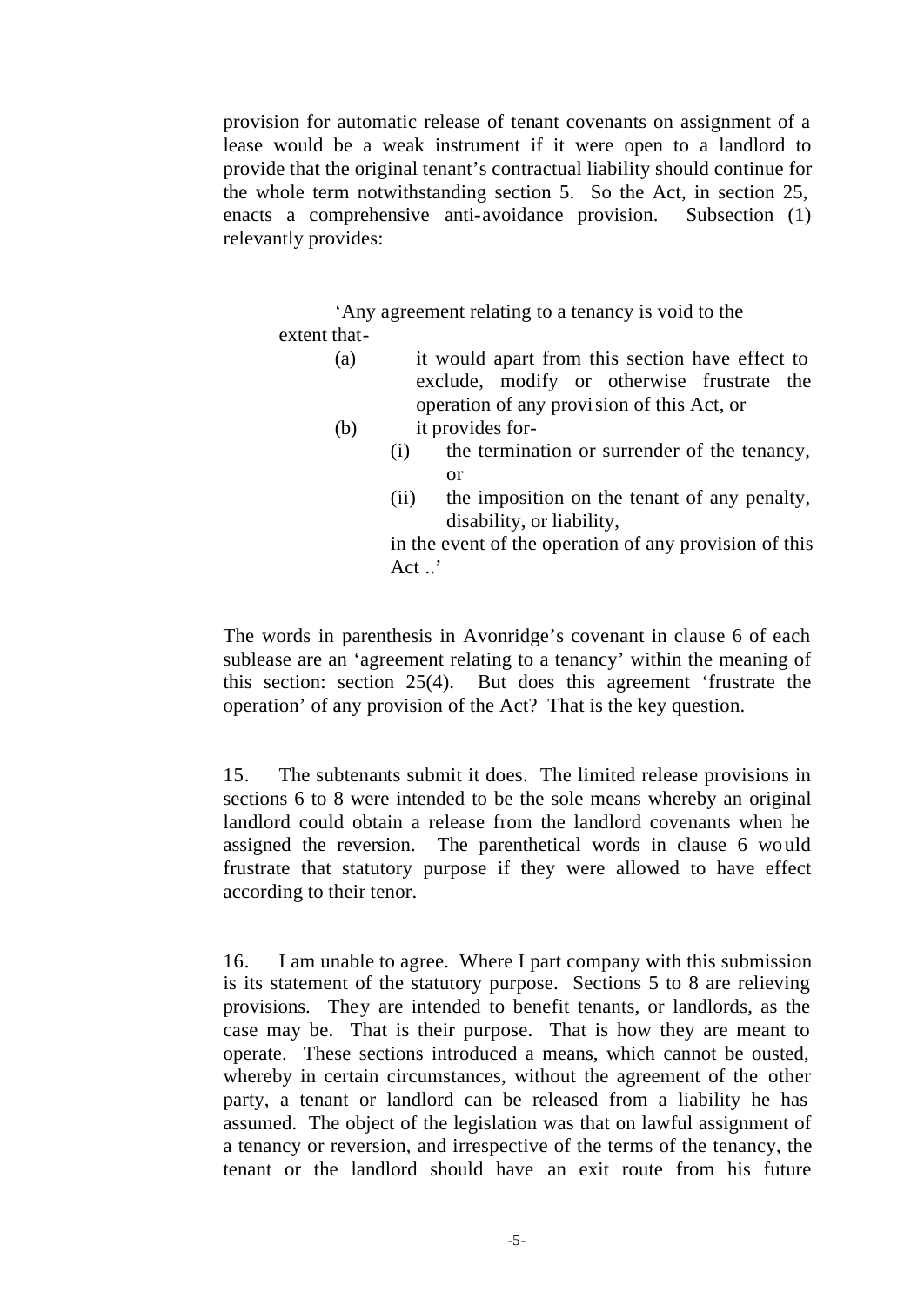liabilities. This route should be available in accordance with the statutory provisions.

17. Thus the mischief at which the statute was aimed was the *absence* in practice of any such exit route. Consistently with this the legislation was not intended to close any *other* exit route already open to the parties: in particular, that by agreement their liability could be curtailed from the outset or later released or waived. The possibility that by agreement the parties may limit their liability in this way was not, it seems, perceived as having unfair consequences in practice, even though landlords normally have greater bargaining power than tenants. So there was no call for legislation to exclude the parties' capacity to make such an agreement, ending their liability in circumstances other than those provided in the Act.

18. Section 25 is of course to be interpreted generously, so as to ensure the operation of the Act is not frustrated, either directly or indirectly. But there is nothing in the language or scheme of the Act to suggest the statute was intended to exclude the parties' ability to limit liability under their covenants from the outset in whatever way they may agree. An agreed limitation of this nature does not impinge upon the operation of the statutory provisions.

19. This is so whether the agreed limitation is included in the lease itself or is in a separate document by way of waiver or agreement to release. The legal effect is the same in each case. Whatever its form, an agreed limitation of liability does not impinge upon the operation of the statutory provisions because, as already noted, the statutory provisions are intended to operate to relieve tenants and landlords from a liability which would otherwise exist. They are not intended to impose a liability which otherwise would be absent. They are not intended to enlarge the liability either of a tenant or landlord. The Act does not compel a landlord to enter into a covenant with his tenant to pay the rent under a head lease. The Act does not compel this, even though it may be eminently reasonable that a landlord should do so. Nor do the statutory restrictions on the circumstances where a landlord can end his liability without his tenant's consent carry any implication that a tenant may not agree to end his landlord's liability in other circumstances. Such an implication would be inconsistent with the underlying scheme of these provisions.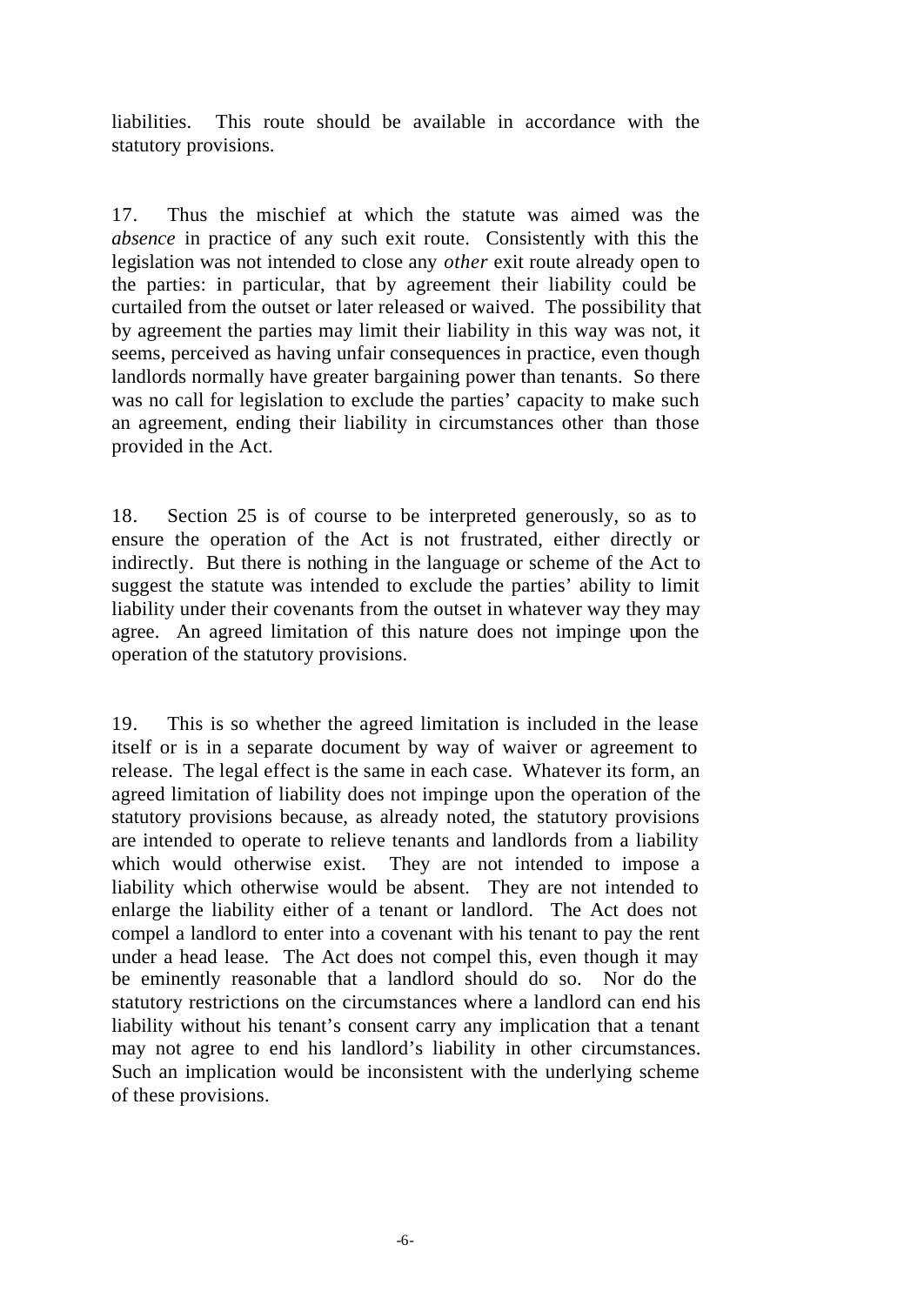20. This appraisal accords with the thrust of the Law Commission's report. The commission expressly recognised, in paragraph 2.17, that the parties to a lease were able to limit their obligations so that their obligations ended on disposal of their interests:

'A lease can, as a matter of bargain, limit the obligations of one or both of the parties, so that they come to an end if the parties transfer their interest in the property. However, this is rarely done.'

A similar view is expressed in paragraph 3.3: the continuing liability of the original parties to leases is a 'matter of contract'. The parties 'are free to vary the normal rule'. This is 'sometimes done, but not frequently'. Nowhere in its report does the commission suggest the parties' freedom to vary the normal rule has given rise to problems and should be curtailed. Had such a fundamental incursion into basic law been intended that would surely have found clear expression in the Act.

21. Nor do the events in this case exemplify a loophole in the Act Parliament cannot have intended. The risks involved were not obscure or concealed. They were evident on the face of the subleases. The sublessees were to pay up-front a capitalised rent for the whole term of the subleases. But clause 6 enabled Avonridge to shake off all its landlord obligations at will. Any competent conveyancer would, or should, have warned the sublessees of the risks, clearly and forcefully.

#### *The Chesterfield case and section 3*

22. Attention was drawn to the decisions of Lightman J and the Court of Appeal, comprising Judge and Jonathan Parker LJJ and Bodey J, in *BHP Petroleum Great Britain Ltd v Chesterfield Properties Ltd* [2002] Ch 12 and [2002] Ch 194. By an agreement for a lease the landlord agreed to carry out certain building works. The landlord's obligations were expressed to be personal obligations of the landlord, Chesterfield Properties Ltd. In the agreement the tenant acknowledged it would have no claim against Chesterfield's successors arising out of the landlord's obligations to remedy building works defects. Some time after the lease was granted Chesterfield assigned the reversion to an associated company. Chesterfield served a section 8 notice on the tenant, applying to be released from all 'the landlord's obligations under the tenancy'. The tenant did not serve a counter-notice. In answer to a claim brought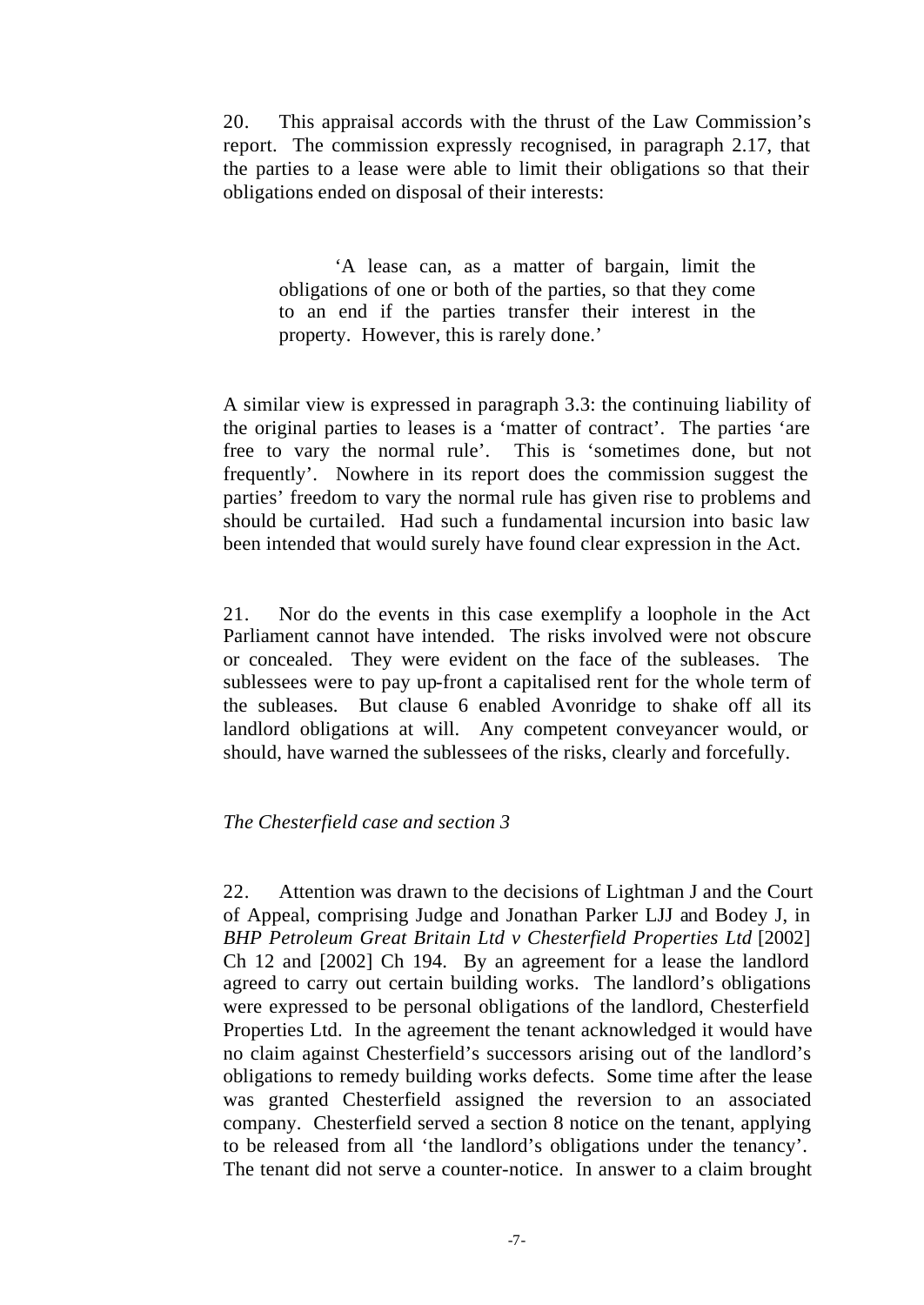by the tenant against Chesterfield in respect of building works defects Chesterfield asserted it had been released from its obligations by section 8.

23. Both courts rightly held that service of the section 8 notice did not release Chesterfield from its obligation to make good defects. That was a personal obligation and, as such, not a landlord covenant within the meaning of section 28(1) of the 1995 Act. It was not an obligation falling to be complied with by the person for the time being entitled to the reversion: [2002] Ch 194, 211-212, para 59.

24. This decision does not assist the sublessees in the present appeal. Unlike Chesterfield's liability under the lease agreement, Avonridge's liability under clause 6 was expressly limited to the period for which it held the reversion.

25. Reference was also made to section 3 of the Act. I must explain as briefly as possible why this section is irrelevant in the present case. One purpose of the 1995 Act was to abolish the long-established distinction between covenants which 'touch and concern the land' or, in its more modern formulation, covenants having 'reference to the subject-matter of the lease', and those which do not. The former expression derives from *Spencer's case* (1583) 5 Co Rep 16a and the latter from sections 141 and 142 of the Law of Property Act 1925. Generations of conveyancers and law students have been familiar with these phrases and with writers' lists of covenants held by courts to be on one or other side of the line: see, for instance, Megarry and Wade 'The Law of Real Property',  $6^{th}$  edition (2000), pages 955-956. The significance of the distinction was that only covenants satisfying this ancient test 'ran' with the land so that the benefit or burden passed to assignees by virtue of privity of estate.

26. The distinction has long been criticised as illogical and not easily drawn in practice. Section 3 of the 1995 Act, read with section 30(4), abolished this distinction for post-1995 tenancies. In place the Act established a new, self-contained statutory code regulating the transmission of the benefit and burden of landlord and tenant covenants. Under section 3(1) the benefit and burden of all landlord and tenant covenants of a tenancy is annexed to the premises demised by the tenancy and the reversion in them and passes on an assignment of those premises or the reversion. The parties to a lease, however, still remain free to agree that the benefit or burden of a covenant shall not pass on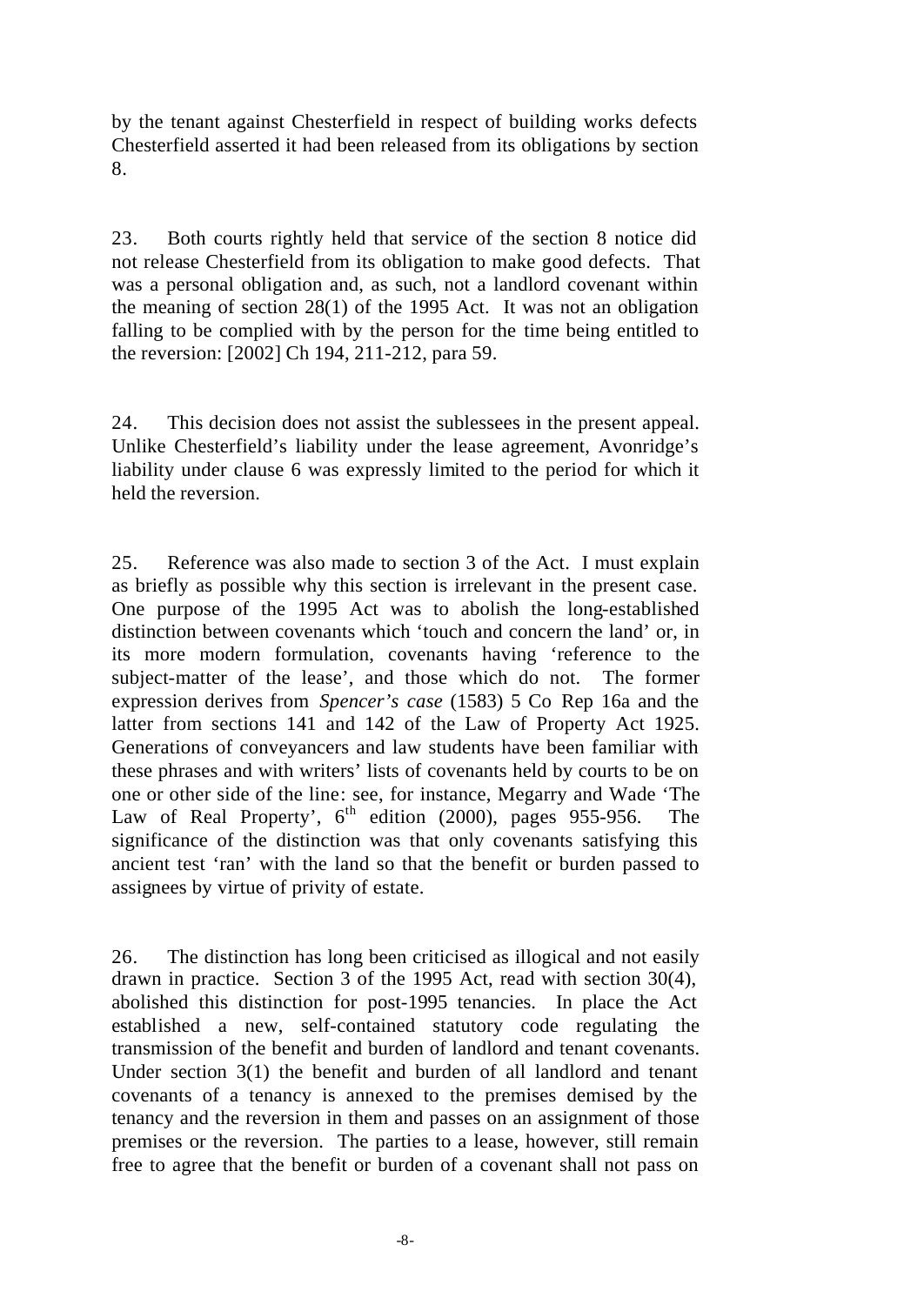assignment of the tenancy or reversion. Where a covenant is expressed to be 'personal to any person' section 3 does not make the covenant enforceable by or, as the case may be, against any other person: section 3(6).

27. The covenant in clause 6 does not fall within this 'personal' category. It was intended to endure throughout the term of the sublease and be binding on Avonridge's assigns. So section 3(1) applied to this covenant. But that leads nowhere in the present case, because in clause 6 Avonridge's liability under this covenant is expressly limited to the period while it holds the reversion. Nothing in section 3 precludes the parties from limiting the liability of the original covenantor in this way. Nor is such a limitation rendered void by section 25. This limitation on the duration of the original covenantor's liability does not affect the transmission of the benefit and burden of the covenant in accordance with section 3

28. For these reasons I would allow this appeal and set aside paragraph 11(d) of Judge Copley's order of 17 December 2003.

#### **LORD HOFFMANN**

My Lords,

29. I have had the advantage of reading in draft the speech of my noble and learned friend Lord Nicholls of Birkenhead. For the reasons he gives, with which I agree, I would allow this appeal.

#### **LORD SCOTT OF FOSCOTE**

My Lords,

30. I have had the advantage of reading in draft the opinion prepared by my noble and learned friend Lord Nicholls of Birkenhead and for the reasons he has given, with which I am in full agreement, I too would allow this appeal and make the order he has proposed.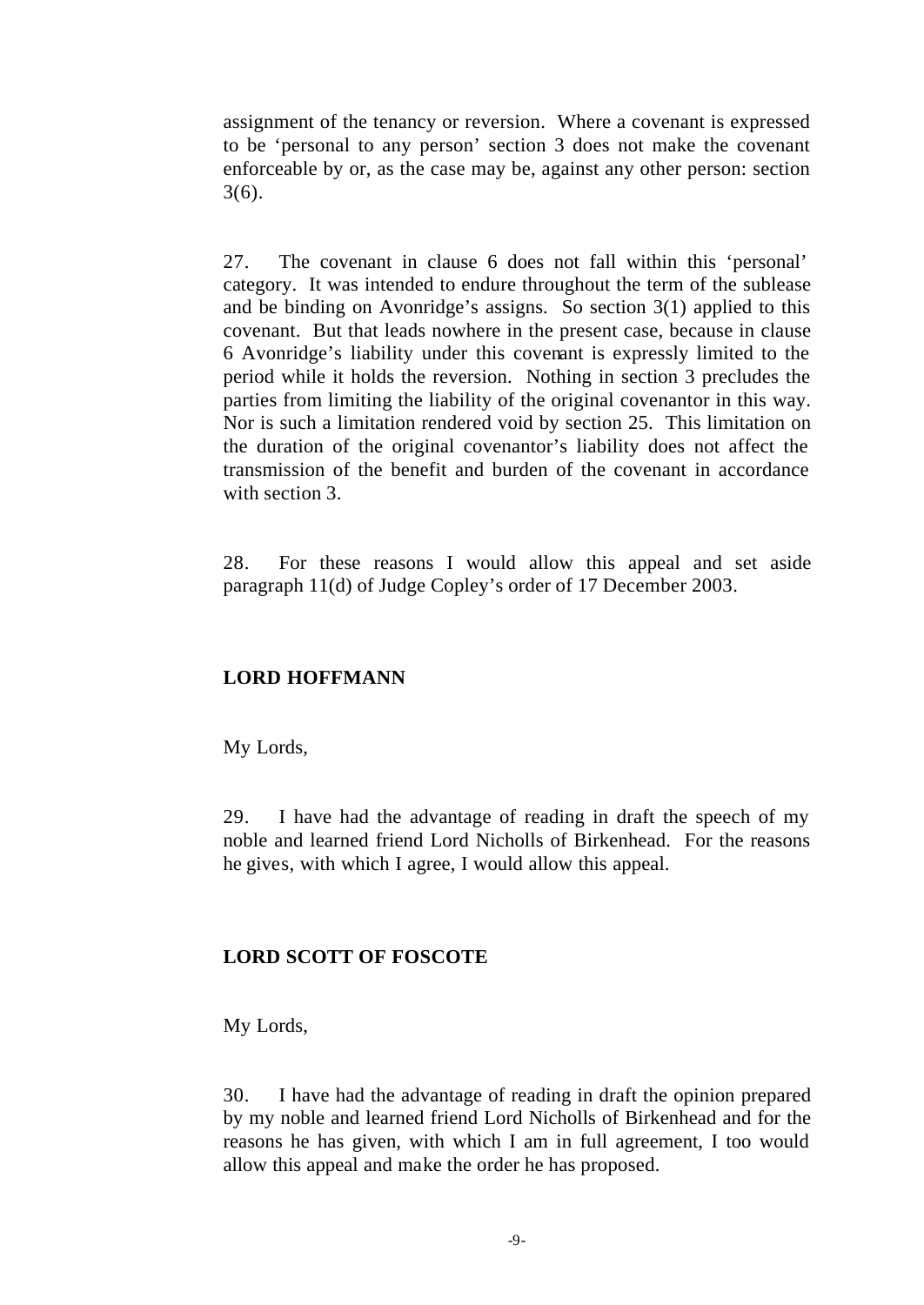### **LORD WALKER OF GESTINGTHORPE**

My Lords,

31. I have the misfortune to differ from my noble and learned friends as to the disposal of this appeal. I shall express my dissent as briefly as possible.

32. Mr Mark Warwick (for the appellant ex-landlord) did not seek to argue that its conduct had been meritorious. In a period of less than two months it acquired the head lease of seven shop units, granted six underleases at premiums which gave it a profit of the order of £200,000, and then sold the head lease (for £50,000) to Mr Phithwa. Mr Phithwa himself made a profit of over £20,000 (by granting a seventh underlease at a premium) and then disappeared without ever paying any rent under the head lease. The unfortunate subtenants have had to pay a heavy price to avoid forfeiture (unless and except so far as they may have been able to pass on that burden to their solicitors).

33. My noble and learned friends rightly attach great importance to the general legislative purpose of the Landlord & Tenant (Covenants) Act 1995 ("the Act"). It was to provide for the release from liability of ex-landlords and ex-tenants, not for the imposition of such liability on them. But section 25 of the Act contains a provision against "contracting-out" expressed in wide terms. It applies (by section 25(4)) to an agreement relating to a tenancy whether or not the agreement is contained in the instrument creating the tenancy, or ante-dates it. It seems to me clear that if each of the six subleases had contained a covenant by the tenant to release the landlord from liability after it (the landlord) had disposed of its interest in the demised premises, even though the landlord had not complied with the procedure set out in section 8 of the Act, that covenant would have been struck down by section 25. The landlord would have been using his bargaining power "to exclude, modify or otherwise frustrate" the operation of the Act.

34. I cannot see why a different result should follow just because the contracting-out provision is contained, not in a separate covenant, but in a rather clumsy parenthesis at the beginning of clause 6, which (as is common ground) contains "landlord covenants" within the meaning of the Act. I cannot reconcile this with Mr Warwick's repeated submission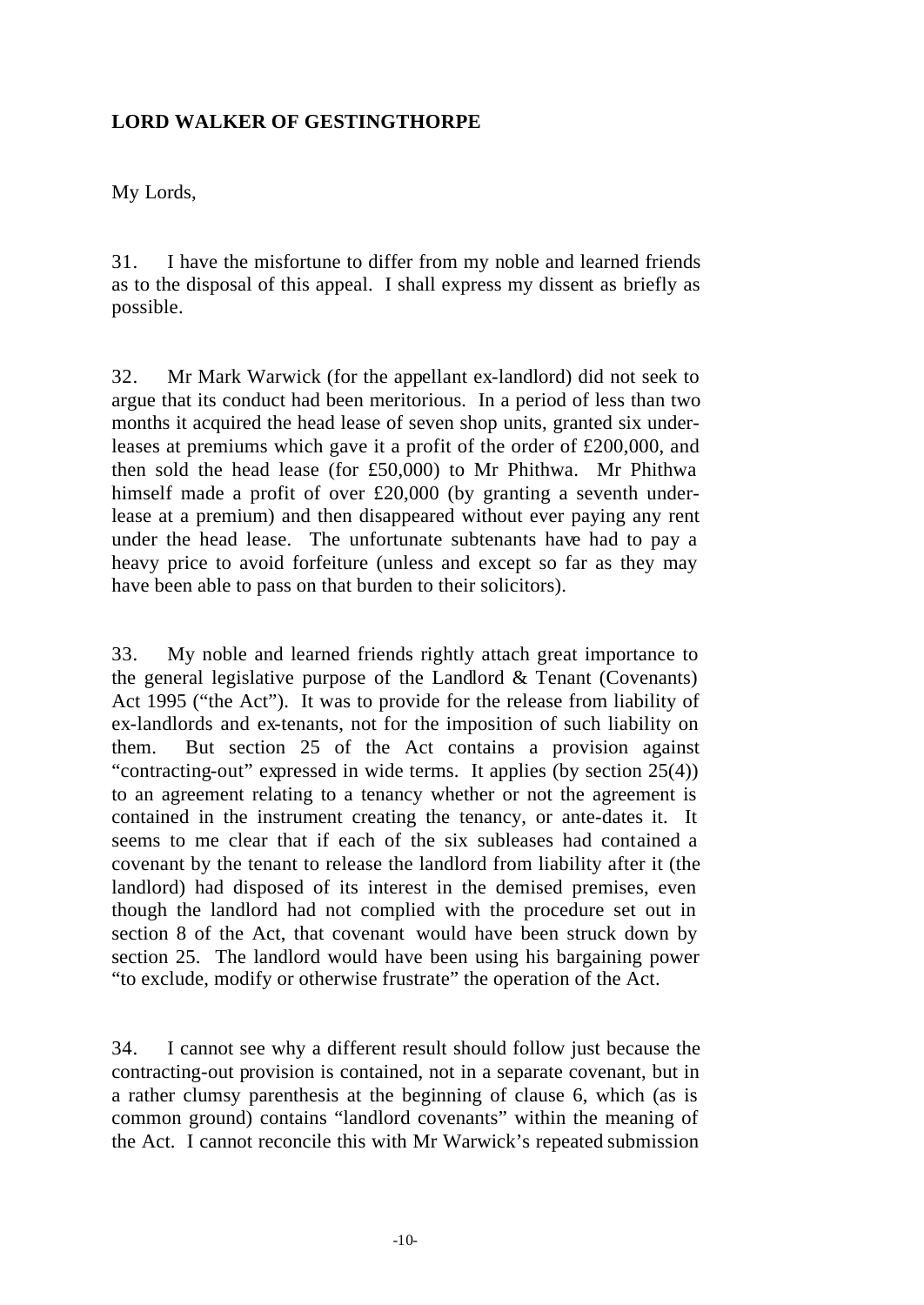that his case depended on principle, and not on some narrow semantic point.

35. I am driven to the conclusion that although the general legislative purpose of the Act was to effect the release from liability of landlords and tenants on their assignment of their interests, subject to and in accordance with the provisions of the Act, section 25 is expressed in terms wide enough to interfere with the freedom of contract which was available to the parties in negotiating a tenancy before the coming into force of the Act. By restricting the parties' freedom of contract, the Act (in a case such as the present) does operate to make it more difficult for a landlord to escape liability on landlord covenants (within the meaning of the Act). I would accept the submission of Mr Wells, for the respondents, that that can be done only by the procedure laid down in section 8 of the Act. To that limited extent the Act does operate, as it seems to me, to shut off what my noble and learned friend Lord Nicholls of Birkenhead has described as "any other exit route" previously open to the parties.

36. The Law Commission considered this topic very carefully, but there is no indication either in the 1986 working paper (no. 99) or in the 1986 Report on Privity of Contract and Estate (Law Com No 174) that the Law Commission addressed this particular point. In my opinion it has to be answered by construing the language of the Act itself. For my part I would have dismissed this appeal.

#### **BARONESS HALE OF RICHMOND**

#### My Lords,

37. I entirely agree with the reasons given by my noble and learned friend, Lord Nicholls of Birkenhead, for allowing this appeal. I add only a few words because much was made, in the arguments before us and in the courts below, of the recommendations of the Law Commission in their Report on *Privity of Contract and Estate* (Law Com No 174, 1988). As the parties both know, I was a member of the Law Commission, not only at the time of that Report but also when the preceding Working Paper, *Privity of Contract and Estate, Duration of Liability of Parties to Leases* (PWP No 95, 1986) was published, and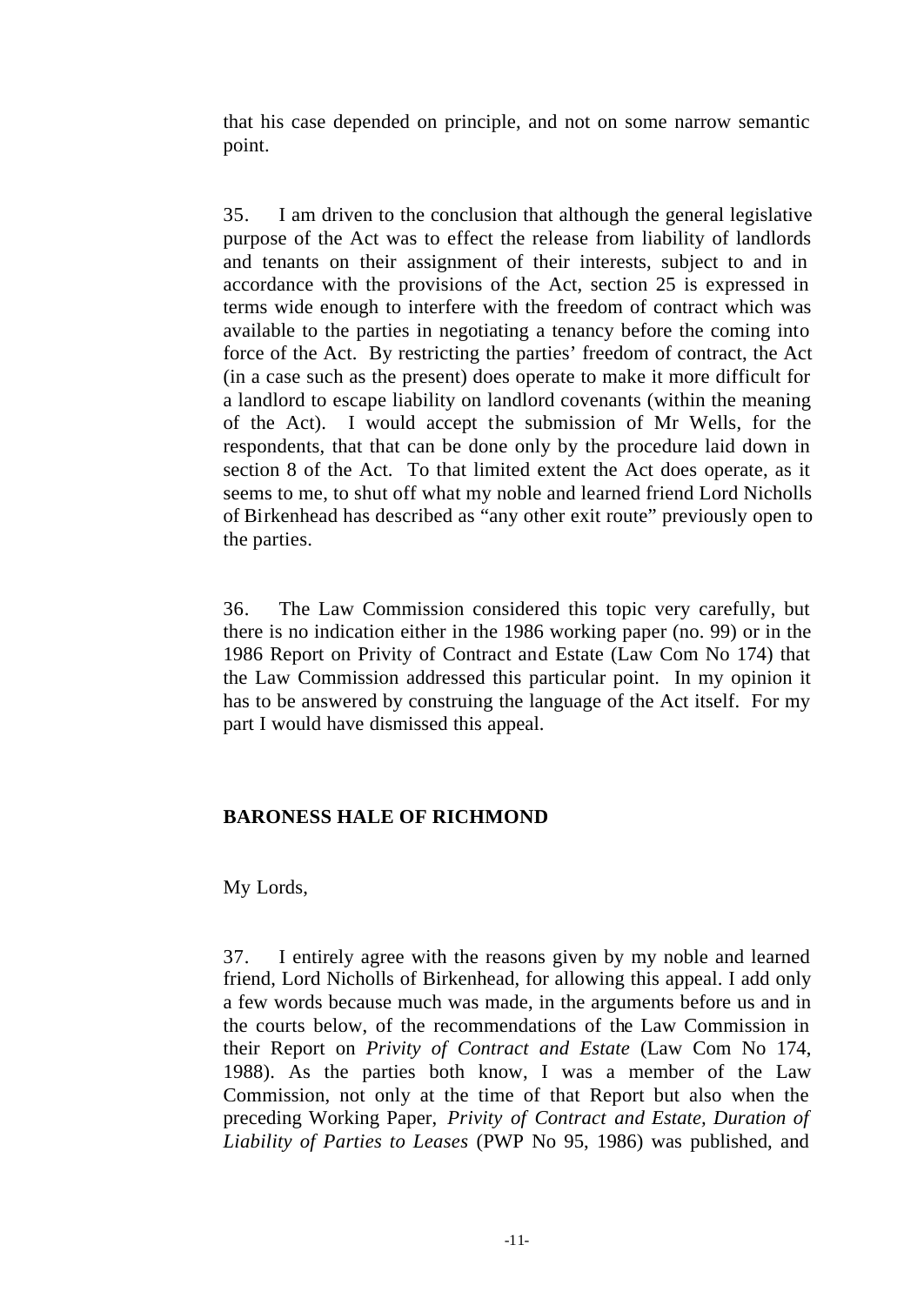thus was party to the Commission's deliberations and recommendations.

38. Both parties to this case sought to draw support from the Law Commission's work. However, it should be borne in mind when reading the Commission's publications that the Commission contemplated that their recommendations would apply to existing as well as to new leases. Thus the Report recommended (Law Com No 174, at para 4.59):

"The introduction of our proposed scheme would not have any immediate effect on the rights and liabilities of those who were then landlords and tenants, nor those of people who were previously in that position but no longer had any interest in the property in question. Only when the interest of the current landlord or the current tenant changes hands should the proposed rules change the position."

Hence there was no equivalent in the draft Bill annexed to the Law Commission's Report to section 1(1) of the Landlord and Tenant (Covenants) Act 1995, which limits sections 3 to 16 of the Act to new tenancies. The limitation of the Commission's scheme to new tenancies was the result of negotiations with the property industry after the Commission's report.

39. Given that the Commission contemplated that both existing and new tenancies should be covered by their recommendations, they clearly could not have contemplated any change in the existing freedom of the original parties to contract out of any continuing liability once they had parted with their interest in the property. This is confirmed by the reference to that freedom in both the Working Paper (PWP No 95, at para 3.3) and in the Report (Law Com No 174, also at para 3.3). The mischief at which the Commission's recommendations were aimed was the continuation of a liability long after the parties had parted with their interests in the property to which it related. If there was already no continuing liability, because of the express terms of the lease which were apparent to all, there was no mischief.

40. It would, of course, have been open to Parliament, when passing the 1995 Act, to limit the initial landlord's freedom to contract out of any continuing liability. But there is nothing in the 1995 Act which effects such a fundamental change of principle. Given the concerns of